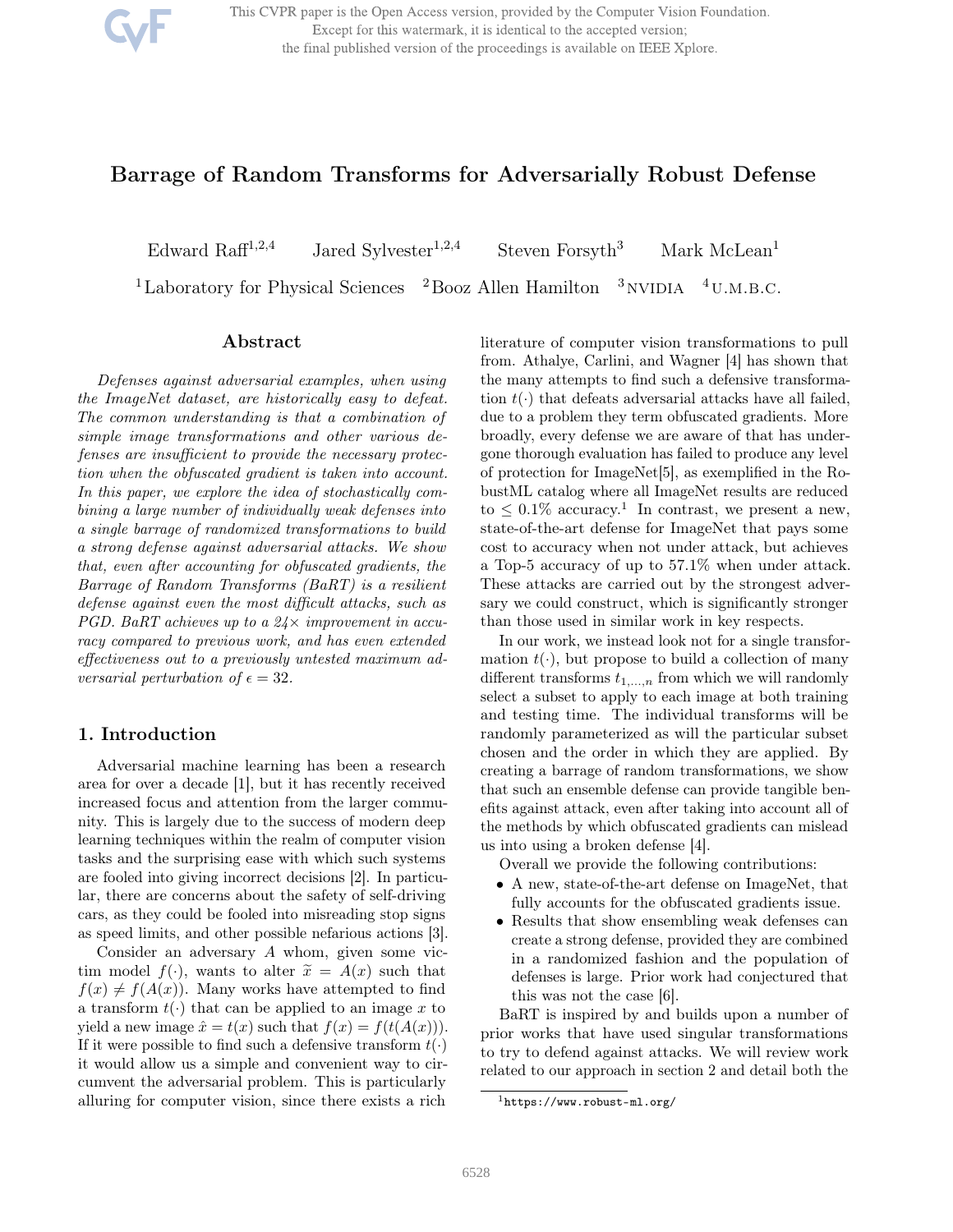BaRT strategy and it's constituent transformations in section 3, as well as the threat model of our adversary in section 4. While heuristic in nature, we find that after accounting for our strongest adversary we obtain stateof-the-art robustness against attack on the ImageNet dataset, which we show in section 5.

### 2. Related Work

While work on adversarial attacks against machine learning models has existed for over a decade, recent work that showed their success against neural networks [7, 8] has spawned increased motivation and attention to this problem. There were some who thought this concern was over stated, and that the number of variations in position, lighting, angle, and other factors that would occur in the real world would render adversarial attacks a non-issue for physical systems [9]. However, it was later shown that these difficulties could be circumvented making it possible for adversarial examples to be constructed [10, 11].

Still, the intuition that adjustments in angle, position, or other kinds of visual transformations of some object could defeat an adversary by somehow filtering or removing the adversary's perturbations was strong and alluring. As such, many papers have been presented that attempt to defeat adversaries using some kind of image pre-processing before classification (e.g., [12–14]). As far as we are aware, these types of defenses have all been defeated in the white-box threat model, either by correctly incorporating the defense into the adversary's search procedure [2], or by properly accounting for obfuscated gradients [4]. Obfuscated gradients occur when the defense has, intentionally or not, masked information about the gradient making it unreliable (or non-existent) for the adversary to use. These can occur in a number of ways, but all of which have proposed workarounds to obtain a suitable approximate gradient for the adversary to use [4]. In this work, we use only techniques which have already been defeated to build our defense. This way we can leverage known solutions to the obfuscated gradient and thus fully account for the problem and ensure our adversary's attack has full knowledge of the defense.

Few approaches have been able to scale up to ImageNet's size, and we find most works that have attempted to defend it against attack have been based on transformations or denoising. Prakash, Moran, Garber, *et al.* [15] claimed 81% accuracy under attack and Liao, Liang, Dong, *et al.* [16] 75%, but both were reduced to 0% under just  $\epsilon = 4$  when obfuscated gradients were accounted for [17]. Xie, Zhang, Yuille, *et al.* [18] claimed 86% accuracy and Guo, Rana, Cissé, *et al.* [13] 75%, but these were later also reduced to  $0\%$  accuracy[4]. Even

different approaches with more modest claims were later shown to be deficient, such as Kannan, Kurakin, and Goodfellow [19] who initially reported 27.9% accuracy but which was later demonstrated to be 0.1% [20].

Others before us have looked at building a multicomponent defense, but prior work has reached the conclusion that a combined defense is no stronger than any of its constituent members [6]. In this paper we demonstrate that this is not necessarily true. Prior attempts at ensembling defenses have all combined their constituents in a fixed strategy, which has failed to be useful. In contrast, we demonstrate that a stochastic combination of weak defenses is effective.

A number of recent works have looked at developing provably secure training procedures for deep learning [21–23]. We believe that in the long term this is the most encouraging and desirable path toward defending against adversarial attacks. However, these methods are not yet usable for large datasets. The most recent work in this area has been "scaling up" to CIFAR-10  $[24]$ , which is orders of magnitude smaller than ImageNet.

The state-of-the-art defense that has been repeatedly found to be effective is Adversarial Training, which involves augmenting the training data with adversarially crafted examples generated as the training progresses [8]. Madry, Makelov, Schmidt, *et al.* [25] used adversarial training on the cifar dataset, which still has the best empirical robustness to attack [24] and has been repeatedly validated as effective and capable of fully defending against the best known adversaries under the whitebox threat model [4]. Kurakin, Goodfellow, and Bengio [26] attempted to scale adversarial training up to the ImageNet dataset, which they found especially difficult. As far as we are aware, their work provides the best uncontested defense against adversarial attack on ImageNet. Against an adversary operating in the  $L_{\infty}$ distance, they obtain Top-1 and Top-5 accuracy of 1.5% and 5.5% for Top-1 and Top-5 respectively for a max perturbation of  $\epsilon = 16$ . We will show that our defense outperforms adversarial training across all  $\epsilon \in [2, 16]$ , and even continues to provide a robust defense up to  $\epsilon = 32$ . We are not aware of any prior work which has considered an  $L_{\infty}$  adversary given this wide of a range.

### 3. A Barrage of Random Transforms

Given the research that has been performed over the past year, it is clear that a single transformation of the input image is not sufficient to produce a reliable defense. We take the perspective that given an omnipotent adversary, randomness is one way to construct a decision process that the adversary can not trivially circumvent. The question then becomes: *is there a way to randomly pre-process images before they are classified*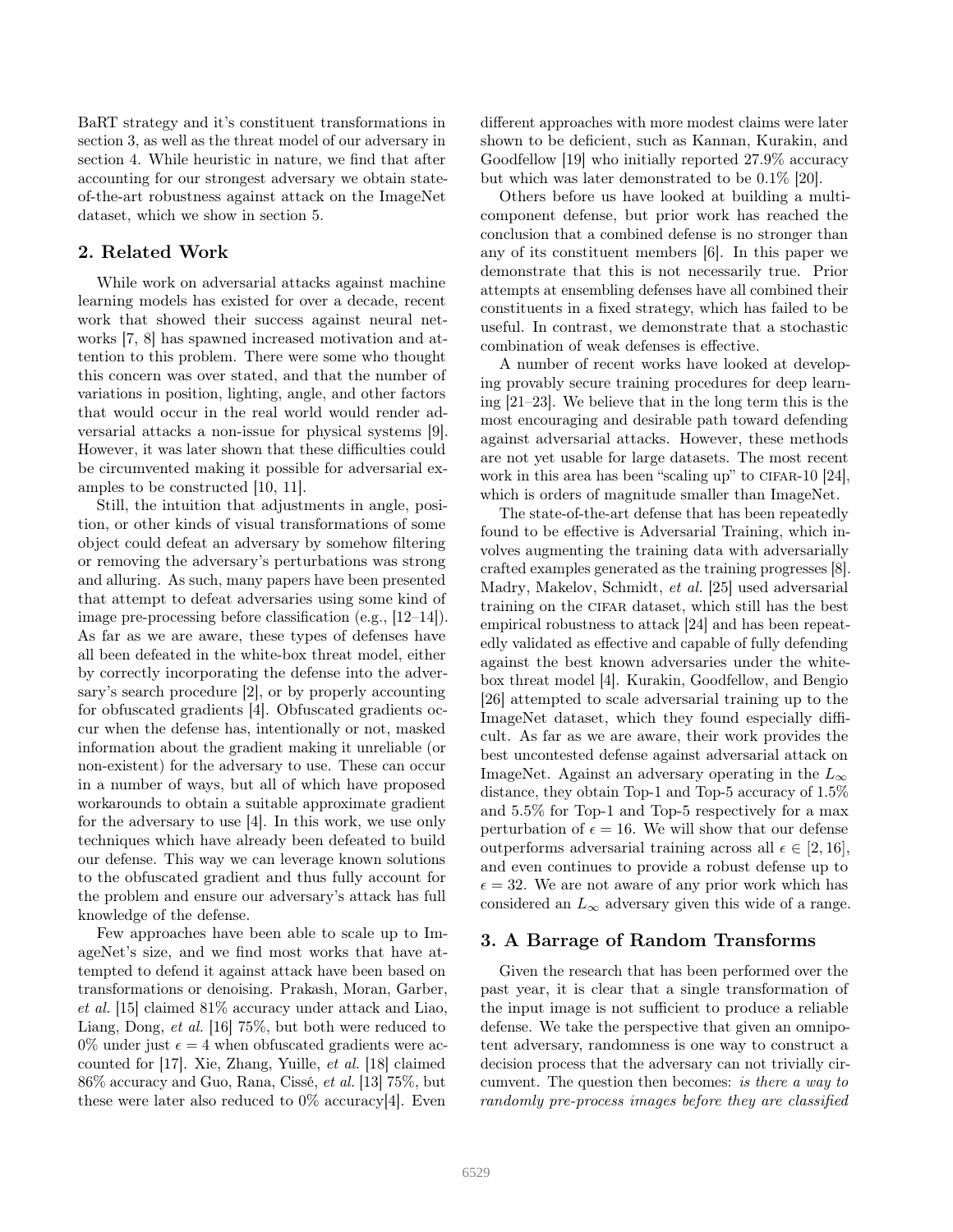#### *by a CNN, such that accuracy is not obliterated and the adversary is unable to e*ff*ectively operate?*

Since we are working on images, we can make use of a plethora of pre-existing image transformation and preprocessing steps that have been developed by the computer vision community over the past several decades. We leverage these to create 10 groups  $G_{1,...,10}$  of transformations. Each group  $G_j$  will have some number of transforms  $t(\cdot)$  contained within that group. We used a total of  $n = 25$  different transforms  $t_{1,\dots,25}$ , and denote the set of all transforms  $T = \bigcup_{i=1}^{25} t_i$ , and  $\forall j, G_j \subset T$ , with each group of transforms having no overlap  $(G_j \cap G_k = \emptyset \text{ for } j \neq k).$ 

Each transform  $t_i(\cdot)$  will have some parameters  $p_i$ that alter the behavior of the transform, and so by randomly selecting the values of p we can can have  $t_i(x|p_i)$  produce many different outputs, introducing a stochastic component. This alone is not new, but we also have a collection of  $n$  different transforms to choose from. To further maximize the randomness, we select an ordering, or "permutation,"  $\pi$  of k transforms to apply. The ordering  $\pi$  will change every time we attempt to use a model  $f(\cdot)$ , with the goal being that  $f(x) = f(t_{\pi(1)}(t_{\pi(2)}(\ldots (t_{\pi(k)}(A(x)))))).$ 

The intuition is that by randomly selecting  $k$  out of  $n$ transforms, where each transform is itself randomized, and applying them in a random order, we create a defense that the adversary A can not easily defeat. We focused on this randomness on top of randomness because it provides a mechanism that the adversary can not easily deal with, even if they have perfect knowledge of all transformations  $t_i$  and the parameters  $p_i$  that alter their behavior. The space of possible actions is too large to find a single alteration  $\tilde{x} = A(x)$  such that the attacker will successfully induce an error by the model for all permutations  $\pi$  and parameterizations  $p_{\pi(\ldots)}$ .

The transforms we use are listed below. There are five singleton-groups (a group that has only one transform member,  $|G_i| = 1$ ). When a group has more than one constituent transform, we randomly select a transform from the group to act as the group's representative, selecting a new representative on every application. This is to prevent the choice of multiple transformations which all have very similar effects from being applied at the same time, thereby increasing the diversity of changes made to each input.

We emphasize that for every individual transform we evaluate in this work, we have independently tested the transform and achieved 100% evasion success against it using the attack methodology outlined in subsection 4.1. As such, we know that all of these defenses are insufficient in isolation. Thus it is their stochastic combination that makes them significantly stronger than

any constituent member. This is counter to previous conclusions that ensembling defenses are not effective and only as strong as the strongest individual defense in the ensemble [6]. The critical difference between our own and prior ensembling defense work is is the number of defenses (25 weak defenses, compared to  $\leq$  3 for most prior work), and the use of randomness to select subsets of defenses in random orderings.

We employ 25 transforms in total, and so only briefly describe the larger groups here. Further explanation, and Python code, are provided in the appendix.

Color Precision Reduction Reducing bit-resolution of color was originally proposed as a defense by Xu, Evans, and Qi [27] and later reduced to 0% effectiveness [4]. It works by simply reducing the number of bits used to represent the color space of an image, and was tested down to using just 1 bit of color. We incorporate this approach, and make the transform random in two ways. First, the number of colors will be reduced to a value selected from  $\mathcal{U}[8, 200]$ . Second, with 50% probability we choose between: 1) using the same number of colors for each channel, or 2) selecting a different random number of colors to be used by each channel.

JPEG Noise Using lossy JPEG compression to introduce artifacts was introduced by Kurakin, Goodfellow, and Bengio [10]. Their work looked at how different values of the JPEG compression level (a range from 1 to 100) reduced the impact of adversarial attacks for different values of  $\epsilon \leq 16$ . However, it was subsequently defeated, having 0% effectiveness [4]. When using this approach, we randomize it by selecting the compression level from  $\mathcal{U}[55, 95]$ .

**Swirl** We introduce a simple defense which is to apply a weak swirl to the image, rotating the pixels around a randomly selected point in the image. The radius of intensity is randomly selected from  $\mathcal{U}[10, 200]$ , and strength from  $\mathcal{U}[0.1, 2.0]$ .

Noise Injection In early work Tabacof and Valle [28] looked at the impact of addition Gaussian noise on adversarial attacks. We extend this by randomly selecting from Gaussian, Poisson, Salt, Pepper, Salt & Pepper, and Speckle noise to be inserted. With a 50% chance we will either: 1) apply the same noise to every channel, or 2) apply a randomly selected noise type to each channel independently.

FFT Perturbation We introduce a defense built around perturbing the 2D FFT of each channel of the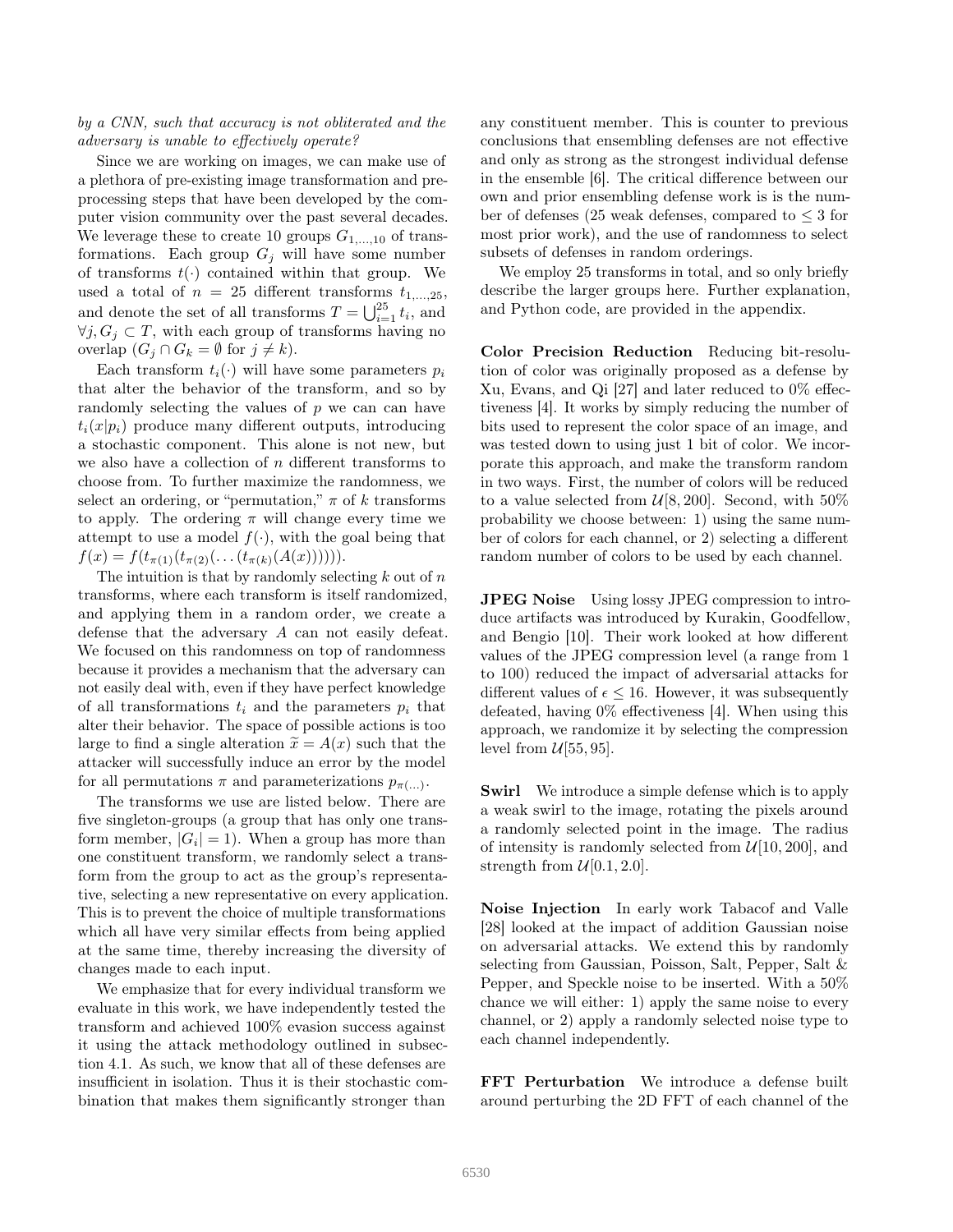input image separately. In the frequency domain of the image, we scale all coefficients by a value sampled from  $U[0.98, 1.02]$  (used for all channels). Then for each channel, we randomly choose between 1) zeroing out random coefficients of the FFT, or 2) zeroing out the lowest frequency coefficients of the FFT. The proportion of coefficients that will be set to zero is a random value selected from  $\mathcal{U}[0.0, 0.95]$ . After altering the coefficients in the frequency domain we return a new, modified image in the spatial domain.

Zoom Group We consider two transforms that have the effect of zooming into the image. To prevent "over zooming" into the image, they are grouped and only one is selected from the group at each step. A simple zoom into a random portion of the image is done, similar to prior work [13], as well as a content-aware zoom based on seam carving [29].

Color Space Group We include four transforms that operate by altering the channels of the image by adding a random constant value, but provide larger impact by first converting the image from RGB to a different color space, and then converting back to RGB after modification. While a more difficult approach would be to allow every pixel in every color coordinate to receive a different value, we intentionally choose the simpler constant value to aid our adversary. This approach is applied to the HSV, XYZ, LAB, and YUV color spaces as the four transform members of this group.

Contrast Group We consider three different types of histogram equalization. Because each one attempts to re-scale and redistribute the values of the histogram of an image to broaden the covered range, they do not make sense to apply in a sequential manner. We use a simple version of Histogram Equalization, an adaptive variant called CLAHE [30], and an approach known as "contrast-stretching."

Grey Scale Group We as humans are usually able to recognize most objects from grey scale imagery, and as such, include conversion to grey scale as one of our defense techniques. For this reason we perform greyscale transformation four different ways which can be applied selectively to different color channels.

Denoising Group The final group we consider is a number of classical denoising operations and transformations. We group them to avoid over-zealous application that can result in images which appear overly blurry and become difficult to interpret. This includes

a Gaussian blur, median, mean, and mean-bilateral [31] filtering, Chambolle and wavelet [32] denoising, and nonlocal mean denoisng. Prior works have used the median filter [12], wavelet [15, 17], and non-local mean [27] as defenses, but all have since been defeated.

## 4. Methodology

Given the set of transformations outlined in section 3, we will use a ResNet50 model as our base architecture for experimentation. In particular, we will start with a pre-trained ResNet50 model, and perform an additional 100 epochs of training on ImageNet using Adam[33]. For each dataset in the batch, we randomly pick  $k \sim \mathcal{U}[0, 5]$ transformations to apply to each image, so that the model is familiar with the transformations we apply at test time. Following Biggio, Fumera, and Roli [34], we will now fully state the threat model that we will operate in.

Once we have a trained model, our adversary will attack it in three ways: 1), reduce the Top-1 accuracy (any output besides the correct class is a success for the attacker); 2) reduce the Top-5 accuracy (any output is a success for the attacker provided the correct class is ranked sixth or lower), and; 3) increase the targeted success rate. In the first two conditions the attacker can trick the model into any incorrect classification. In the final condition, the attacker has a specific, randomly selected class that it must induce the model into outputting. All of these attacks will be performed on the standard ImageNet validation set.

Our adversary's capability will include making modifications to any input feature of the test data under the  $L_{\infty}$  metric, for which the adversary will attempt to modify the input x to a new input  $\hat{x}$  such that  $||x-\hat{x}||_{\infty} < \epsilon$ . In our experiments, we will test a range of  $\epsilon \in [2, 32]$ .

We will operate in the white-box scenario, and assume that our adversary has full and complete knowledge of our training data, architecture, weights, and defensive transforms. To perform the attacks, we will use the Fast Gradient Sign Method (FGSM) [8] because it is a common baseline. More importantly, we will also use Projected Gradient Descent (PGD) [26], which is also targeted toward the  $L_{\infty}$  metric and is currently the strongest known attack for this metric. PGD has been conjectured to be a near-optimal first-order attack [25]. We use the FoolBox library for the implementation of these attacks [35].

To further ensure the attacker's strength, we follow recommendations from Demontis, Melis, Pintor, *et al.* [36], and attempt to optimize for the adversary in the  $L_{\infty}$  ball with *maximum confidence*, rather than minimum distance. This includes making sure that the PGD attack runs through all optimization steps, even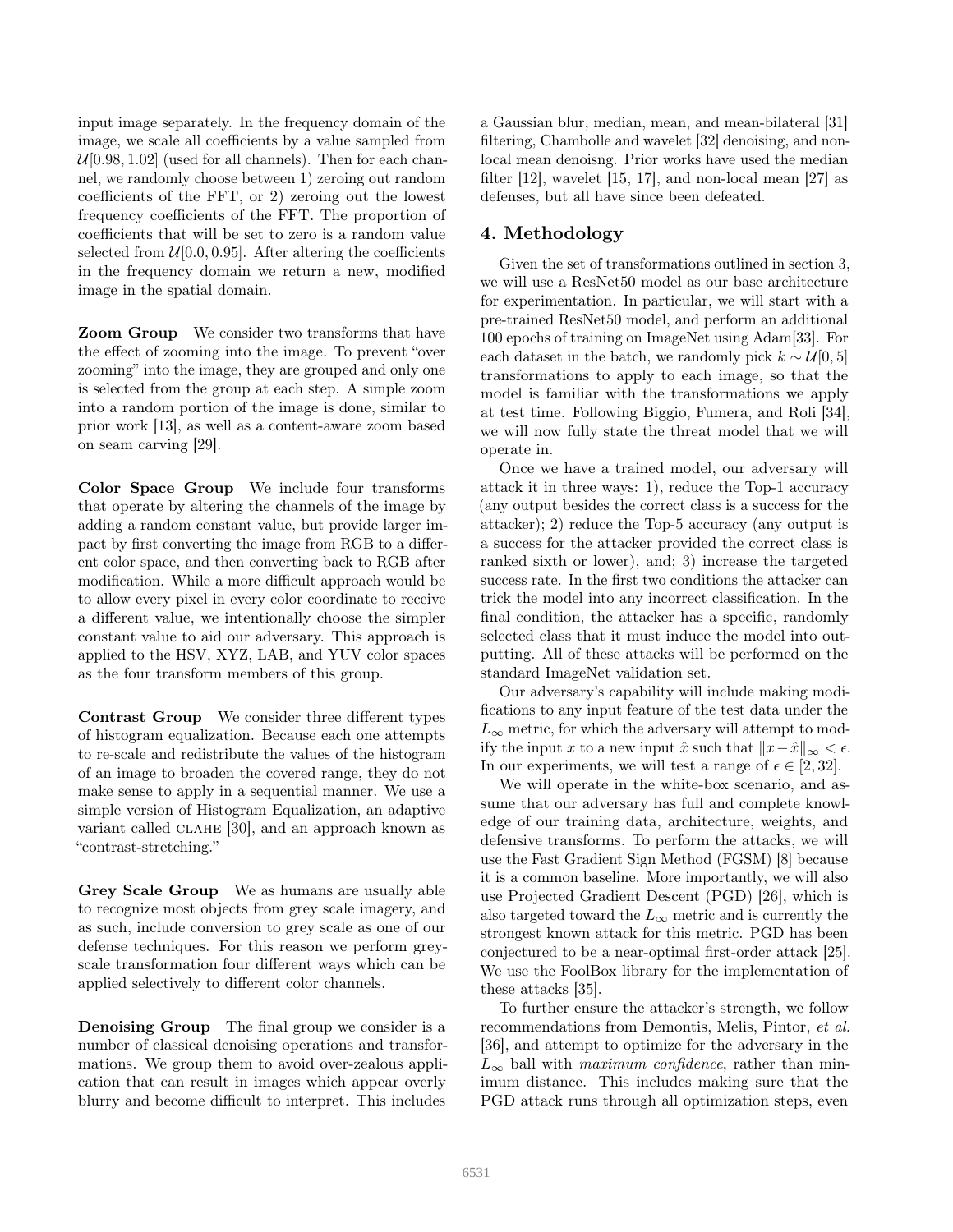

Figure 1: Diagram of BPDA network architecture. Input is of dimension  $3+2+|P(t)|$ , first three dimensions are the RGB channels, second two are the CoordConv channels, and the last set corresponds to the random parameters that affect the transform  $t(\cdot)$ 's output. Arrows that connect in the diagram indicate concatenation, yellow is convolution (number of filters below) followed by batch-normalization, and red is the ReLU activation

if the attack appears to have been successful at an earlier iteration. By default all experiments will perform PGD with 40 attack iterations, with stronger attacks in the appendix. Below we will further detail all the steps we take to implement the adversary's attack, so that we fully account for the gradient obfuscation and other issues that have thwarted previous defenses [2, 4].

### 4.1. Making A Strong Adversary

To maximize the strength of our attacker, we must first resolve two issues. The first is that our transformation process is randomized, which means we can not take the gradient from a single instance of the attack, as the next realization of a transformed image will have a differently parameterized transform. To remedy this situation, we use the Expectation over Transformation (EoT) [11]. The idea of EoT is to perform the transformation multiple times, and take the average gradient over several runs. When we use iterative attacks like PGD, this means for every iteration of the attack we will take the average of several transforms at that step in the attack.

The second issue we have is that not all of our transformations are differentiable. The solution to this problem was proposed by Athalye, Carlini, and Wagner [4], and is called Backward Pass Differentiable Approximation (BPDA). The idea is simple: when a transform  $t(\cdot)$  is not itself differentiable, use a neural network to learn a function  $f_t(\cdot)$  that approximates the transform. Since it is implemented with a neural network,  $f_t(\cdot)$ is differentiable, and so we can use  $\nabla f_t(\cdot)$  to obtain a gradient that is useful for the adversary as an approximation to  $\nabla t(\cdot)$ . This approach is effective, and using a naive identity function  $f_t(x) = x$  is often sufficient to defeat many attacks. Indeed, it is enough to defeat most of our transforms individually. However, we learn a small CNN to approximate this gradient to maximize the adversary's advantage.

We also recognize that while we have a repertoire of transforms that are selected from at random, each transform t itself is randomized as well. Denoting the set of parameters of a transform t as  $P(t)$ , the transform is deterministic given a specific realization  $p \sim P(t)$  of these transforms. To learn our model  $f_t(\cdot)$ , we will create an input that has  $5 + |P(t)|$  channels, and is the same size as the image to be learned. The first three channels will be the RGB channels of the original image. The next two channels will be the CoordConv values proposed by Liu, Lehman, Molino, *et al.* [37], so that our networks can deal with location specific transformations. We found CoordConv necessary in our BPDA model to effectively approximate the Swirl transform. The remaining  $|P(t)|$  channels will each have a constant value, which is the value of the realized parameters  $p$ . Placing the random values  $p$  each into their own distinct channel provides a mechanism for us to allow the network  $f_t(\cdot)$  to learn the fully specified deterministic mapping. Each CNN  $f_t(\cdot)$  has 6 convolutional layers, followed by batch-normalization and then a ReLU activation. For each layer we include a skip connection from the input, following the DenseNet approach. (See Figure 1). We train the network as a denoising auto-encoder, where the target is the parameterized transform of the image (i.e., the loss is  $|| f_t(x,p) - t(x|p)||_2^2$ ), with 100 epochs of training for all 25 BPDA networks. Once  $f_t(\cdot)$  is trained, we perform BPDA by back-propagating through  $f_t(\cdot)$ to the first 3 channels that correspond to the original image RGB values.

Combining BPDA and EoT as we have described above, we can defeat any of our transforms individually 100% of the time for both targeted and un-targeted attacks. This confirms that we have implemented these approaches appropriately, and have maximized the strength of our adversary.

As part of our evaluation, we also wish to address a concern raised by Madry, Makelov, Schmidt, *et al.* [25], which is the computational cost of a threat model. They argue that the strength of an adversary should be in some way computationally constrained, in the same manner that cryptographic problems are secure because we assume the adversary does not have the dramatic compute resources necessary to attack a given encryption scheme. Using 10 iterations of EoT combined with the iterative nature of PGD (40 optimization steps)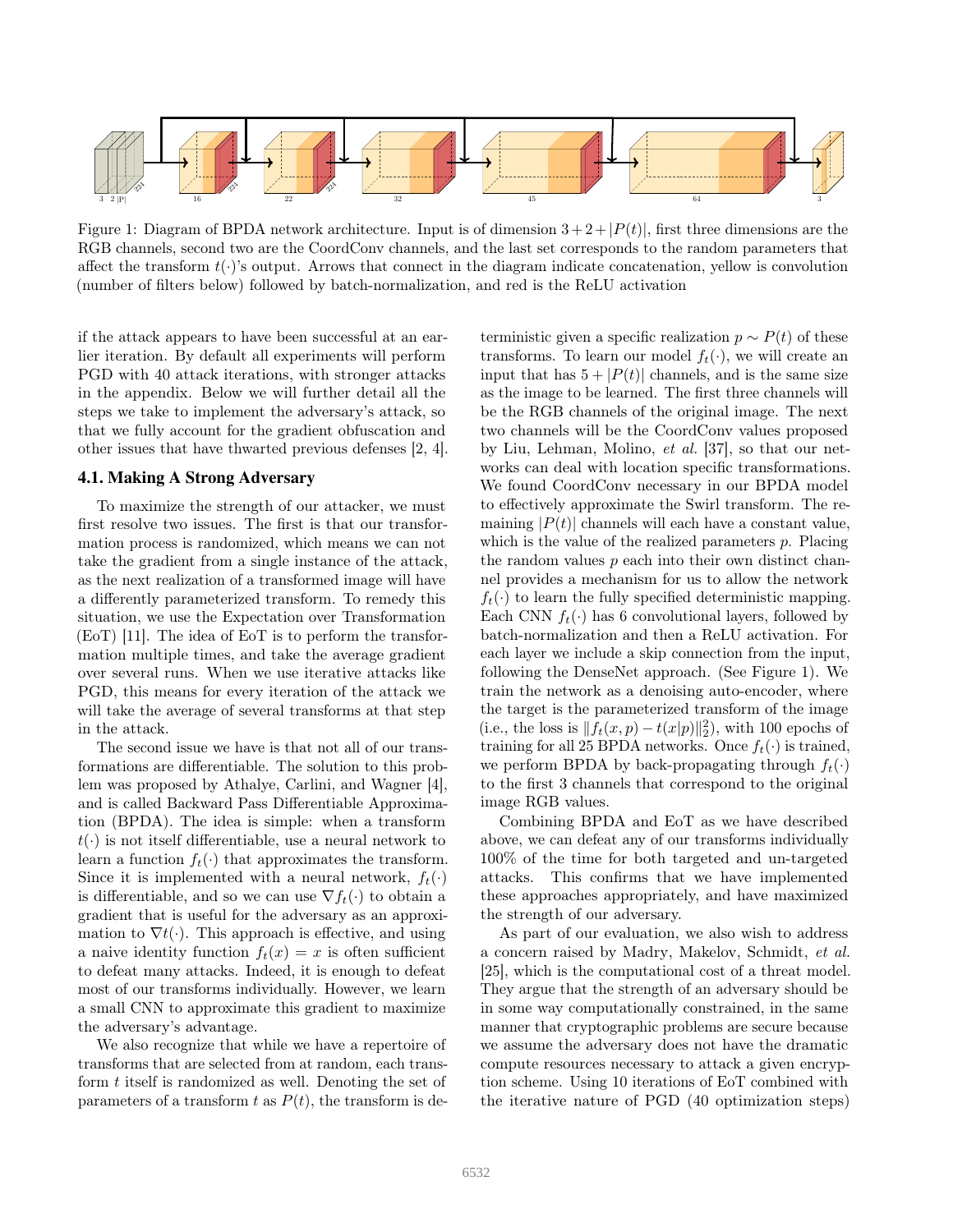means we must perform 400 gradient calculations per attack, combined with the time to compute the image transformations and back-propagate through the additional BPDA networks. This takes about 48 hours per experiment given a workstation with 10 CPU cores and a Titan X GPU. We will also consider results with 40 EoT iterations — the highest we have observed in the literature — to evaluate if an even stronger adversary would be significantly more successfully, but these experiments required 240 hours *each* on a DGX-1. In total, the results presented in this paper consumed approximately 320 days on our DGX-1. We include tests at both of these EoT scales to help confirm our attack is robust, and simply increasing the number of iterations of the adversary does not dramatically change results. We also feel we are approaching a limit of reasonable compute for an adversary to have, and would be the largest barrier to replication if we pushed to even more attack iterations.

#### 4.1.1. Medoid over Transformations

We take a moment to define a new type of attack to help ensure that we are not inadvertently engaging in accidental obfuscation of gradients. In particular, we note that the expectation over transformation approach uses the mean gradient over some transformation, shown more formally in Equation 1 where  $z_{E_0T}$  is the number of iterations of the EoT sampling and  $t^{(i)}$  is a deterministic realization of the transform  $t$  (i.e., the pseudo random number generator has been seeded with the value  $i$  to provide a deterministic result).

$$
\nabla \mathbb{E}_{t^{(i)} \sim t} f(t^{(i)}(x)) \approx \frac{1}{z_{\text{EoT}}} \sum_{i=1}^{z_{\text{EoT}}} \nabla f(t^{(i)}(x)) \qquad (1)
$$

One possible source of gradient obfuscation might be that the mean of the distribution does not exist or is not well defined. This notion comes from the recognition that in our larger framework  $t$  in Equation 1 corresponds to our entire randomized pipeline of selecting  $k$  transforms from  $G_{1,...,10}$ . Our concern by analogy is that we could have a situation similar to the Cauchy distribution: The mean of the Cauchy distribution does not exist; every empirical mean is equally likely. However, one can successfully estimate the Cauchy distribution's position by instead using the median.

With this notion in mind, we include a new *Medoid over Transformations* (MoT) estimate, in which we use the medoid of the gradients of a sample of  $z_{\text{MoT}}$ transformations as our gradient estimate to perform attacks with.

$$
\underset{i}{\text{argmin}} \sum_{j=1}^{z_{\text{MoT}}} \|\nabla f(t^{(i)}(x)) - \nabla f(t^{(j)}(x))\|_2^2 \qquad (2)
$$

If we are accidentally performing gradient obfuscation by instead pushing information from the mean to the medoid — similar to the behavior of a Cauchy distribution — we would expect to see an increase in performance with the MoT attack compared to the EoT. Our results will confirm that this is not the case, as the MoT attack performs worse than the EoT attack. However, we include the results and attack description here to build further confidence that we have attempted to make the strongest attack possible.

#### 5. Results

Few people have had their defense stand up to further testing due to a variety of issues related to obfuscated gradients and failing to fully account for all components of the defense when designing the whitebox adversary. Fewer still have been able to scale their defensive techniques up to the ImageNet dataset. Now that we have defined our methodology to make sure we have accounted for both obfuscated gradients and ensure our adversary has fully captured the defense in their attack, we will show how we obtain new state-ofthe-art results on the ImageNet dataset, as well as the associated costs in achieving such performance.

Kurakin, Goodfellow, and Bengio [26] provide the strongest results on the full ImageNet dataset that we are aware of. They do this with adversarial training, which they noted had great difficulty scaling up to the ImageNet corpus. At a maximum perturbation of  $\epsilon = 16$ , they achieved only a Top-1 accuracy of 1.5% and a Top-5 accuracy of 5.5% when under attack by PGD.

For BaRT, we will by default assume  $\epsilon = 16$ , the number of transformations  $k = 5$ , and the number of EoT runs will be 10. In our experiments we will investigate changing all of the values to observe their impact on our effectiveness against attack. We begin by showing the accuracy of our methods in Table 1. Here we can see the first immediate down side to BaRT, which is a significant reduction in accuracy if our model is not under attack. The off-setting benefit is the first significant improvement in accuracy when the model is under attack. At a cost of increased runtime, it is possible to create multiple inferences of an input by applying the transform  $t(\cdot)$  multiple times, and then classifying each differently transformed version of the image. This creates an ensemble effect, and removes any loss in accuracy due to BaRT's application. Due to space, details on ensembling BaRT are left to Appendix E.

#### 5.1. Experiments

The immediate product of our work is that the BaRT strategy provides a 9.3–24 times improvement in accuracy on ImageNet compared to prior state of the art.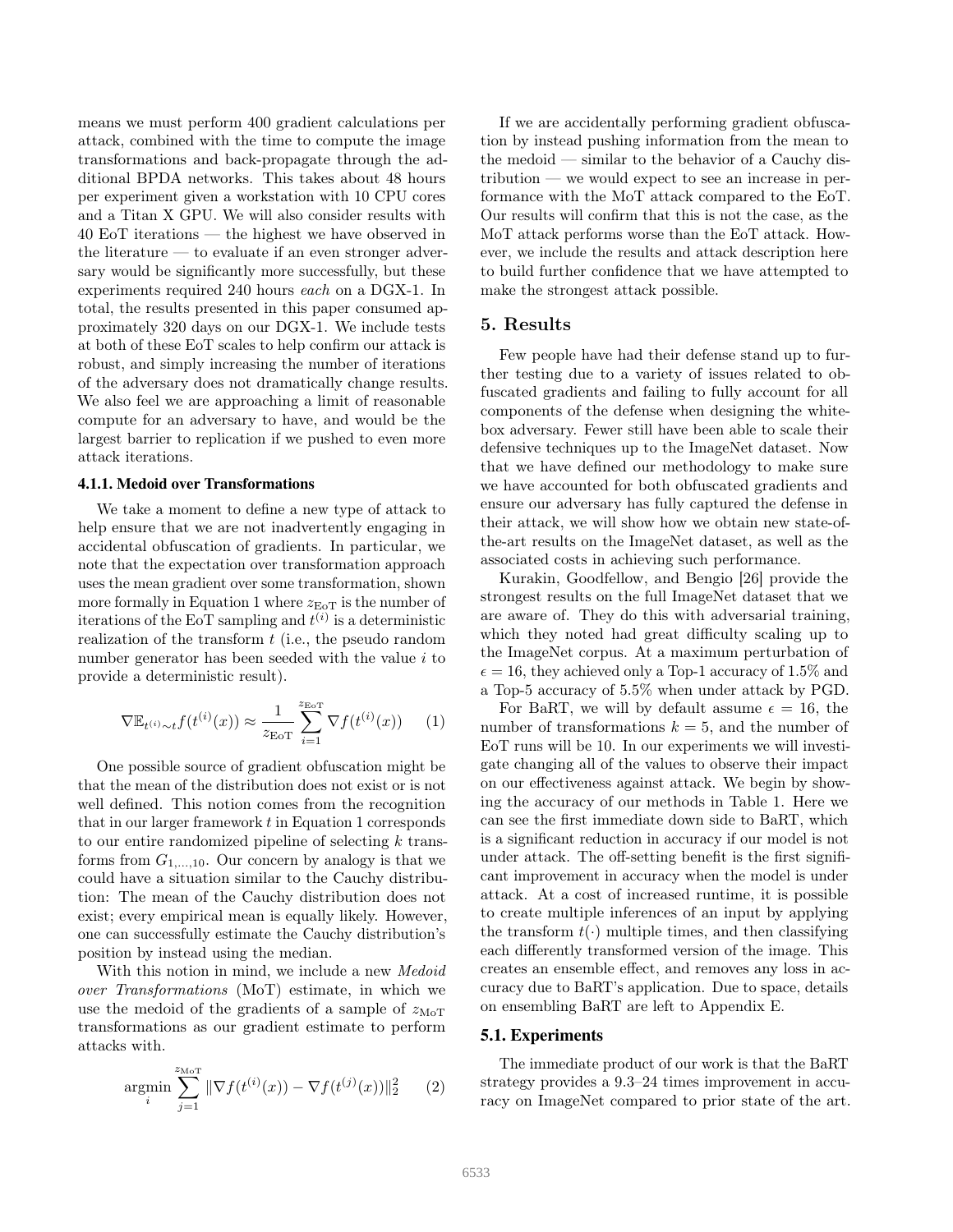Table 1: Accuracy  $(\%)$  of baseline prior work on adversarial training [26] and BaRT. 'Clean Images' is the results of classifying non-attacked images without any transforms; 'Attacked' shows results when using PGD with  $\epsilon = 16$ .

| Model                        | Clean Images |         | Attacked |         |
|------------------------------|--------------|---------|----------|---------|
|                              | Top-1        | $Top-5$ | $Top-1$  | $Top-5$ |
| Inception v3                 | 78           | 94      | 0.7      | 4.4     |
| Inception $v3 w/Adv$ . Train | 78           | 94      | 1.5      | 5.5     |
| ResNet50                     | 76           | 93      | 0.0      | 0.0     |
| ResNet50-BaRT, $k=5$         | 65           | 85      | 16       | 51      |
| ResNet50-BaRT, $k = 10$      | 65           | 85      | 36       | 57      |



Figure 2: Accuracy of model under attack by PGD for varying adversarial distances  $\epsilon$  with EoT steps={10,40}.

We now further investigate the differing parameters of our defense. First we look at the larger range of  $\epsilon$ , the bound on the adversary's freedom to alter the input. In Figure 2 we show accuracy under PGD attack as  $\epsilon$ varies from 2 to 32. We note that  $\epsilon = 16$  is the largest we have observed in any prior work, and is considered a powerful adversary. We are the first to test  $\epsilon = 32$ , and still show non-trivial robustness to attack.

In these results we see that BaRT dominates adversarial training across all values of  $\epsilon$ . We also see that adversarial training degrades quickly as  $\epsilon$  moves from just 2 to 4. In contrast BaRT Top-1 and Top-5 accuracy when attacked with  $\epsilon = 32$  is still better than the results with adversarial training and  $\epsilon = 4$ . For  $\epsilon > 2$ , BaRT also shows Top-1 accuracy higher than adversarial training's Top-5 accuracy.



Figure 3: Accuracy of model when varying the number of transforms used, both when not under attack and when being attacked by PGD.

These results also demonstrate that while increasing the number of EoT steps does increase the adversary's success rate, the difference is not large. Using 40 steps already requires a level of compute not reasonable for most institutions, and gives us confidence that other attempts to simply throw even more compute to the adversary will be nonviable. This is before we consider that it is relatively easy to write these transformations, and we could add even more transformations to the pipeline to further impede the adversary's compute requirements and reduce their success rate. While we do not have the resources to test exhaustively, we show in Appendix F that using even 520 PGD steps shows no significant change in the attacker's success rate.

Next we investigate the number of transforms applied. For these results, we remind the reader that BaRT was only trained with up to  $k = 5$  transforms applied to the training data. In Figure 3 we plot the Top-1 and Top-5 accuracy of BaRT (under attack and on clean images) as a function of the number of transforms k selected at test time. Our initial expectation was that we would see the best performance (i.e., greatest accuracy under attack) when  $k = n/2$ , as this would maximize the number of combinatorial paths  $\binom{n}{k}$ . However, this was not the case.

Instead we see that every transformation  $t_i(\cdot)$  we apply produces some associated costs and benefits. The benefit is that increasing  $k \to n$  improves our performance when under attack. A slight dip occurs after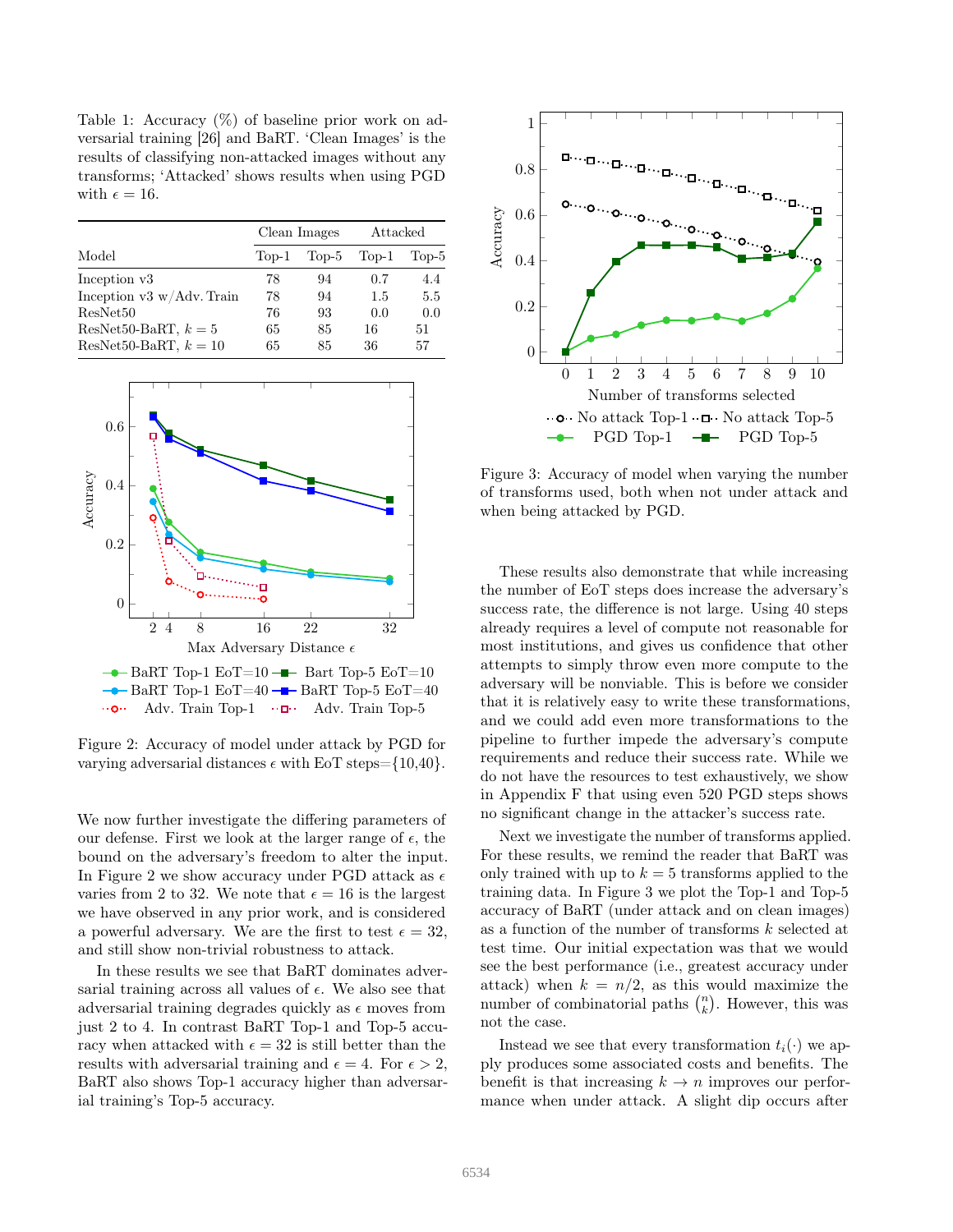

Figure 4: Attacker success rate against BaRT model when varying the number of transforms used, for both FGSM and PGD attacks with  $\epsilon = 16$ .

 $k = 5$  transformations are applied, which we expect is related to using  $k \leq 5$  during training. One can also observe a steady decrease in the accuracy on non-attacked, clean images as k increases, which happen to almost intersect at  $k = 10$ . Adding more transformations also has an impact on run-time, but calculating the transformations is fast relative to the cost of needing a GPU for CNN inference, and is approximately three orders of magnitude faster than running the attacks.

Overall this validates that an ensemble of weak defenses can form a single strong defense, provided that the ensemble is applied in a random fashion. We also see that maximizing the combinatorial search space is not a dominating strategy, since we see maximal adversarial robustness at  $k = 10$  instead of  $k = 5$ . This tells us that the amount of transformation applied to the image is also an important component of defeating the adversary, as this is maximized at  $k = 10$ . Cumulatively, we could argue that selecting the value of k to use in practice should be a function of the likelihood of being under attack. If a model is continuously under attack or needs maximal worst-case performance, one should choose  $k = 10$  because the non-attacked accuracy is not meaningful when under attack.

We also explore the impact on targeted adversarial attacks in Figure 4, where we look at the attacker's success rate as a function of  $k$ . Here we can see that when no transformations are present, PGD attack achieves 100% success rate against the model, but quickly degrades as transformations are added — reaching  $0.0\%$ success at  $k = 10$  transformations. We note that additional runs may produce values near zero instead of



 $\cdots$ O $\cdots$  BaRT Top-1 MoT=40 $\cdots$  BaRT Top-5 MoT=40

Figure 5: Accuracy of model under attack by EoT and MoT versions of PGD for varying adversarial distances  $\epsilon$  and EoT steps=40.

at zero, but it suffices to show that the ability for the adversary to perform targeted attacks can be almost completely impeded by our BaRT defense.

Lastly, in subsubsection 4.1.1 we considered the possibility that we might be engaging in obfuscated gradients by moving information to the medoid of the distribution. We developed a new Medoid over Transformation attack to test this hypothesis. The results are shown in Figure 5. While MoT does produce adversarial examples, it has uniformly worse performance compared to using the mean gradient. As such we further conclude that we have not relied on obfuscated gradients, and that our defense is effective.

#### 6. Conclusion

We have introduced BaRT, a strategy for defending image classifiers against attack by randomly selecting a few transforms from a large pool of stochastic transformations, and apply each in a random order before processing the image. This scales to datasets like ImageNet, and provides state-of-the-art results when under attack even after accounting for all known obfuscated gradients. While heuristic in nature, our results provide evidence that a strong defense can be made from many weaker ones, and indicates strategic applications of randomness may benefit future work.

Acknowledgments We would like to thank Battista Biggio for reviewing a draft of this work and providing insightful comments and feedback.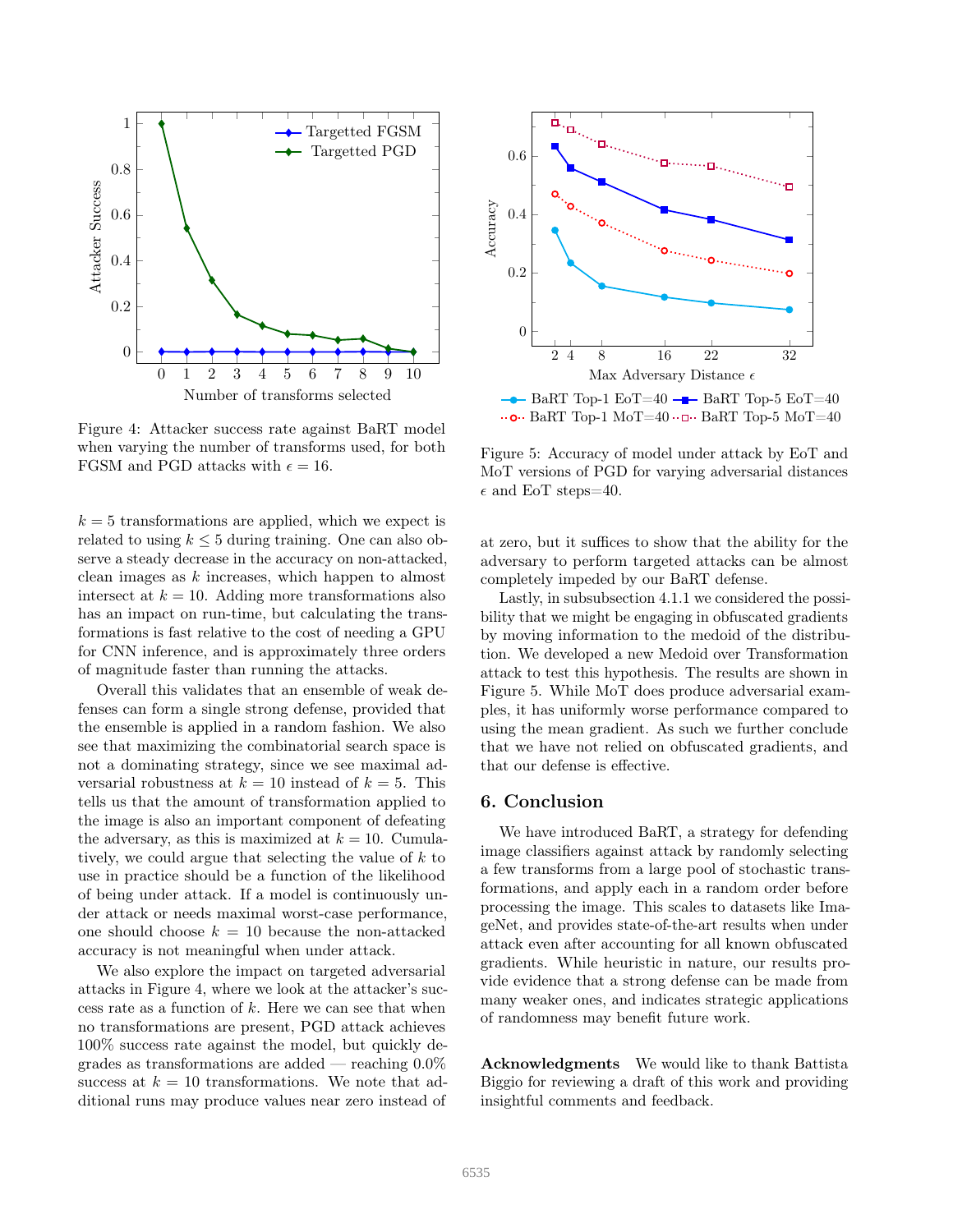### References

- [1] B. Biggio and F. Roli, "Wild patterns: Ten years after the rise of adversarial machine learning," *Pattern Recognition*, vol. 84, pp. 317–331, Dec. 2018. doi: 10.1016/j.patcog.2018.07.023.
- [2] N. Carlini and D. Wagner, "Adversarial Examples Are Not Easily Detected: Bypassing Ten Detection Methods," in *Proceedings of the 10th ACM Workshop on Artificial Intelligence and Security*, ser. AISec '17, New York, NY, USA: ACM, 2017, pp. 3-14. DOI: 10.1145/3128572.3140444.
- [3] K. Eykholt, I. Evtimov, E. Fernandes, B. Li, A. Rahmati, C. Xiao, A. Prakash, T. Kohno, and D. Song, "Robust Physical-World Attacks on Deep Learning Models," in *Computer Vision and Pattern Recognition (CVPR)*, 2018.
- [4] A. Athalye, N. Carlini, and D. Wagner, "Obfuscated Gradients Give a False Sense of Security: Circumventing Defenses to Adversarial Examples," in *International Conference on Machine Learning (ICML)*, 2018.
- [5] O. Russakovsky, J. Deng, H. Su, J. Krause, S. Satheesh, S. Ma, Z. Huang, A. Karpathy, A. Khosla, M. Bernstein, A. C. Berg, and L. Fei-Fei, "ImageNet Large Scale Visual Recognition Challenge," *International Journal of Computer Vision (IJCV)*, vol. 115, no. 3, pp. 211–252, 2015. doi: 10.1007/s11263-015-0816-y.
- [6] W. He, J. Wei, X. Chen, N. Carlini, and D. Song, "Adversarial Example Defenses: Ensembles of Weak Defenses Are Not Strong," in *Proceedings of the 11th USENIX Conference on O*ff*ensive Technologies*, ser. WOOT'17, Berkeley, CA, USA: USENIX Association, 2017.
- [7] C. Szegedy, W. Zaremba, I. Sutskever, J. Bruna, D. Erhan, I. Goodfellow, and R. Fergus, "Intriguing properties of neural networks," in *ICLR*, 2014. doi: 10.1021/ct2009208.
- [8] I. J. Goodfellow, J. Shlens, and C. Szegedy, "Explaining and Harnessing Adversarial Examples," in *International Conference on Learning Representations (ICLR)*, 2015.
- [9] J. Lu, H. Sibai, E. Fabry, and D. Forsyth, "No Need to Worry about Adversarial Examples in Object Detection in Autonomous Vehicles," in *The First Workshop on Negative Results in Computer Vision. CVPR 2017.*, 2017.
- [10] A. Kurakin, I. Goodfellow, and S. Bengio, "Adversarial examples in the physical world," in *ICLR Workshop*, 2017.
- [11] A. Athalye, L. Engstrom, A. Ilyas, and K. Kwok, "Synthesizing Robust Adversarial Examples," 2017.
- [12] X. Li and F. Li, "Adversarial Examples Detection in Deep Networks with Convolutional Filter Statistics," in *2017 IEEE International Conference on Computer Vision (ICCV)*, IEEE, Oct. 2017, pp. 5775-5783. DOI: 10.1109/ICCV.2017. 615.
- [13] C. Guo, M. Rana, M. Cissé, and L. Van Der Maaten, "Countering Adversarial Images Using Input Transformations," in *International Conference on Learning Representations (ICLR)*, 2018.
- [14] P. Samangouei, M. Kabkab, and R. Chellappa, "Defense-GAN: Protecting Classifiers Against Adversarial Attacks Using Generative Models," in *International Conference on Learning Representations (ICLR)*, 2018.
- [15] A. Prakash, N. Moran, S. Garber, A. DiLillo, and J. Storer, "Deflecting Adversarial Attacks with Pixel Deflection," in *CVPR*, 2018. pol: 10.1109/ CVPR.2018.00894.
- [16] F. Liao, M. Liang, Y. Dong, T. Pang, X. Hu, and J. Zhu, "Defense against Adversarial Attacks Using High-Level Representation Guided Denoiser," in *CVPR*, 2018.
- [17] A. Athalye and N. Carlini, "On the Robustness of the CVPR 2018 White-Box Adversarial Example Defenses," *arXiv*, 2018.
- [18] C. Xie, Z. Zhang, A. L. Yuille, J. Wang, and Z. Ren, "Mitigating Adversarial Effects Through Randomization," in *International Conference on Learning Representations (ICLR)*, 2018.
- [19] H. Kannan, A. Kurakin, and I. Goodfellow, "Adversarial Logit Pairing,"  $arXiv$ , 2018. DOI: 10. 4103/0972-124X.94617.
- [20] L. Engstrom, A. Ilyas, and A. Athalye, "Evaluating and Understanding the Robustness of Adversarial Logit Pairing," *arXiv*, 2018.
- [21] E. Wong and Z. Kolter, "Provable Defenses against Adversarial Examples via the Convex Outer Adversarial Polytope," in *Proceedings of the 35th International Conference on Machine Learning*, J. Dy and A. Krause, Eds., ser. Proceedings of Machine Learning Research, vol. 80, Stockholmsmässan, Stockholm Sweden: PMLR, 2018, pp. 5283–5292.